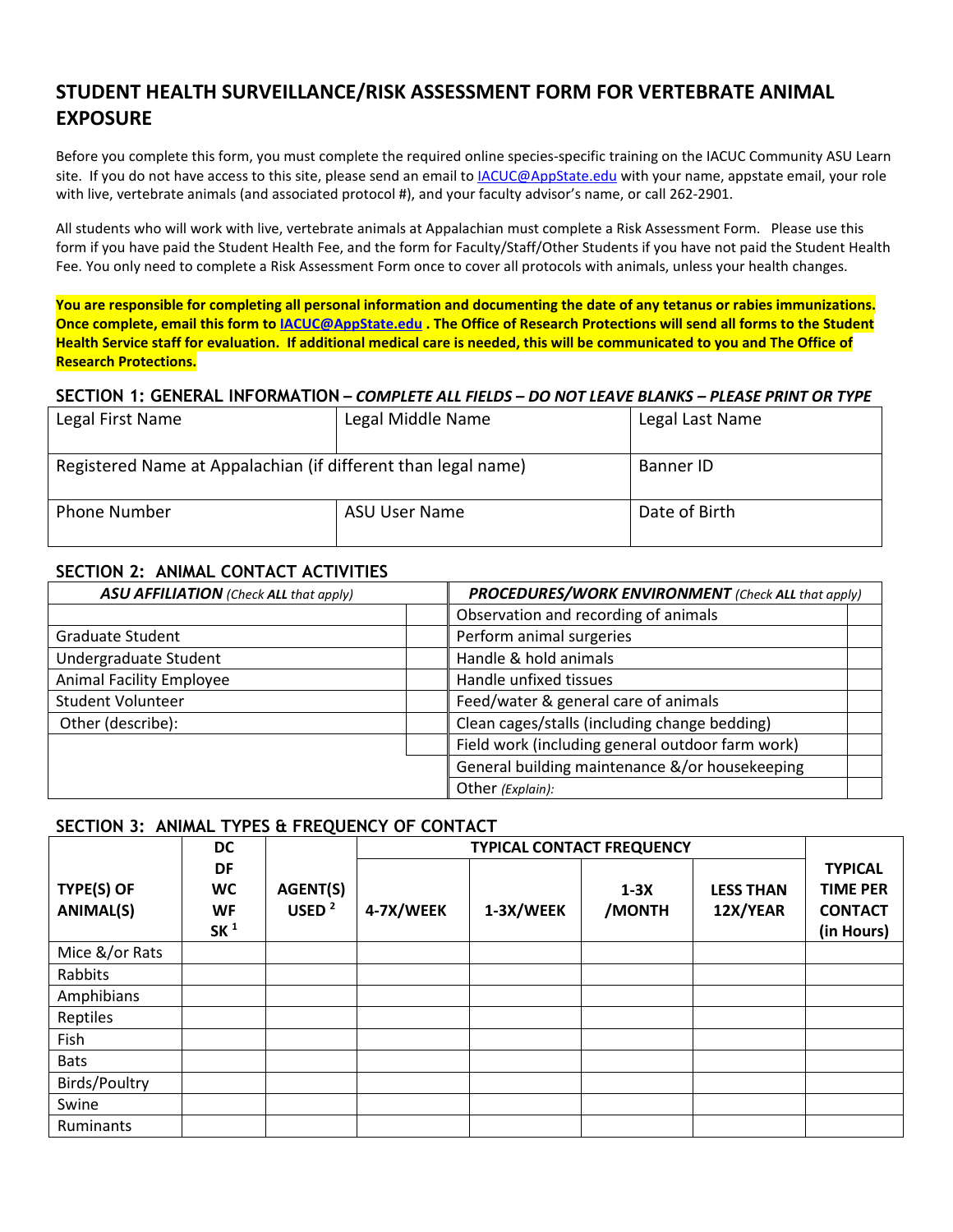| Opossum       |  |  |  |  |
|---------------|--|--|--|--|
| Venomous      |  |  |  |  |
| Primates      |  |  |  |  |
| Other (List): |  |  |  |  |

## **Notes for table in Section 3, "Animal Types & Frequency of Contact":**

 $1$  Indicate the applicable conditions under which your contact with the animals occurs:

**DC** = **D**omestic and **C**aged or fenced-In

**DF** = **D**omestic and **F**ree-range in natural habitat (no cage or fencing)

**WC** = **W**ild animal but **C**aged or Fenced-In

**WF** = **W**ild animal, **F**ree-range in natural habitat

**SK** = **Sick** animals

<sup>2</sup> Indicate any infectious, radiological, or chemical agents to which the animals you handle are **intentionally** exposed or **known** to be carrying. Include short-acting **anesthetics** (e.g. MS-222, Isoflurane) **only if you will be handling the anesthetic yourself, or handling the animal while anaesthetized**.

# **SECTION 4: HEALTH HISTORY**

#### *All details of any visit to Student Health Services are confidential.*

| Do you experience any of                                 | <b>Symptoms</b>               | Yes | <b>No</b> | <b>Symptoms</b>                     | Yes | No |
|----------------------------------------------------------|-------------------------------|-----|-----------|-------------------------------------|-----|----|
| these symptoms when you                                  | Watery, burning, itchy eye(s) |     |           | Coughing                            |     |    |
| work with or are exposed to                              | Nasal drip                    |     |           | Chest tightness                     |     |    |
| animals?                                                 | Sneezing                      |     |           | Rash                                |     |    |
|                                                          | Wheezing                      |     |           | <b>Hives</b>                        |     |    |
|                                                          | Shortness of breath           |     |           | Other/Describe:                     |     |    |
| Have you ever been                                       | <b>Condition</b>              | Yes | <b>No</b> | Condition                           | Yes | No |
| diagnosed or otherwise                                   | Asthma                        |     |           | Positive allergy skin test          |     |    |
| identified as having any of<br>the following conditions? | Allergic rhinitis             |     |           | Latex product allergy               |     |    |
|                                                          | Allergic conjunctivitis       |     |           | Family history of asthma or allergy |     |    |
|                                                          | Hay fever                     |     |           | Heart valve disease or defect       |     |    |
|                                                          | Animal allergy (any kind)     |     |           | Other/Describe:                     |     |    |

### **4.1. Allergy Symptoms:**

**4.2. Symptom Exacerbation:** If you marked "yes" to any of the above symptoms or diagnosed conditions, are they made worse when handling the designated research animals or entering the animal research area?

□ Yes □ No □ Don't know □ Choose not to answer

**4.3. Other Health Conditions:** Do you have, or anticipate having, any condition that the occupational healthcare provider should be made aware of that could affect your ability to perform your research duties without risk of illness or harm? Examples of such conditions include, but are not limited to: pregnancy, asthma, COPD, organ transplant, cancer treatment, cystic fibrosis, type 1 diabetes, lupus, HIV infection, or immunosuppression (natural or medicine-induced).

□ Yes □ No □ Don't know □ Choose not to answer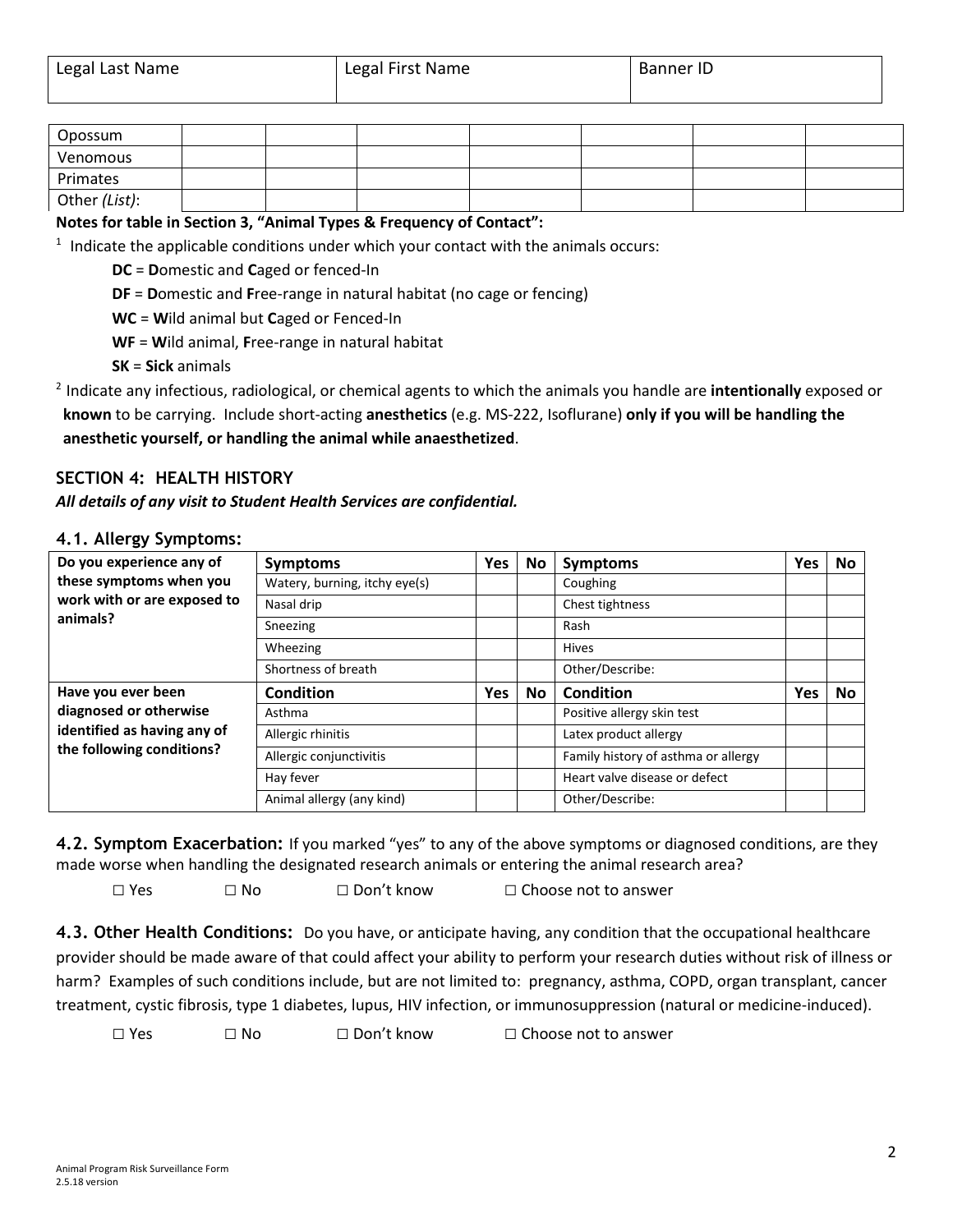**4.4. Other Concerns:** Do you have any health or workplace concerns not covered by this questionnaire that you would like to discuss confidentially with Student Health Services?

□ Yes □ No □ Don't know □ Choose not to answer

# **SECTION 5: IMMUNIZATIONS AND SCREENINGS**

- This form **does not require** that you get the tetanus or rabies immunization.
- Tetanus immunization is **highly recommended** for all individuals with animal contact. A booster shot is needed if it has been 10 or more years since the previous tetanus immunizations.
- Students who work with human or primate blood, unfixed tissues cell lines or stock; or any material subject to the [OHSA Bloodborne Pathogens](https://www.osha.gov/OshDoc/data_BloodborneFacts/bbfact01.pdf) Standard may be enrolled in the University's [Exposure Control Program](http://safety.appstate.edu/bloodborne-pathogens) at recommendation of SHS.
- Rabies immunization or proof of titer is **recommended** for individuals who work with ferrets or may be exposed to bats, canines, raccoons, opossums, or squirrels.

| <b>Please Indicate Your Vaccination Status:</b> |                    |
|-------------------------------------------------|--------------------|
| Have you had the tetanus vaccine?               | Month:<br>/vear:   |
| List date of last tetanus vaccine.              |                    |
| Have you had a rabies vaccine?                  | Month:<br>vear: '  |
| List date of last rabies vaccine.               | Titer date/result: |

# **5.1. OTHER**

Please list any additional information that you think could be useful in this health risk assessment:

# **SECTION 6: NEXT STEPS**

6.1. Sign below and send completed/signed form to: **IACUC@appstate.edu** 

6.2. Research Protections will send forms to Student Health Services (SHS) for review. SHS will share their recommendations, which may include, additional training, follow up, or additional evaluations, with Environmental Health Safety & Emergency Management (EHS & EM). EHS & EM will notify you of any recommendations. It is your responsibility to follow their recommendations.

\_\_\_\_\_\_\_\_\_\_\_\_\_\_\_\_\_\_\_\_\_\_\_\_\_\_\_\_\_\_\_\_\_\_\_\_\_\_\_\_\_\_\_\_\_\_\_\_\_\_\_\_\_\_\_\_\_\_\_\_\_\_\_\_\_\_\_\_\_\_\_\_\_\_\_\_\_\_\_\_\_\_\_\_\_\_\_\_\_\_\_\_\_\_\_\_\_\_

6.3. If your health changes, you should complete another health risk assessment and follow up with SHS or your personal health care provider, as needed.

6.4. Appalachian's EHS &EM office will keep copies of your completed clearance form, and any required training records.

*By signing below, I give permission to the Office of Research Protections, EHS & EM office, and Student Health Services, to confidentially maintain a copy of this signed form. I understand if my health status changes while working with live, vertebrate animals at Appalachian State University, that I will need another health risk assessment.*

\_\_\_\_\_\_\_\_\_\_\_\_\_\_\_\_\_\_\_\_\_\_\_\_\_\_\_\_\_\_\_\_ \_\_\_\_\_\_\_\_\_\_\_\_\_\_\_\_\_\_\_\_\_\_\_\_\_\_\_\_\_\_\_\_\_ \_\_\_\_\_\_\_\_\_\_\_\_\_\_\_\_\_\_\_\_

Printed name and Date Signature Controller and Date Date Date Date of the Date of the Date of the Date of the Date of the Date of the Date of the Date of the Date of the Date of the Date of the Date of the Date of the Date